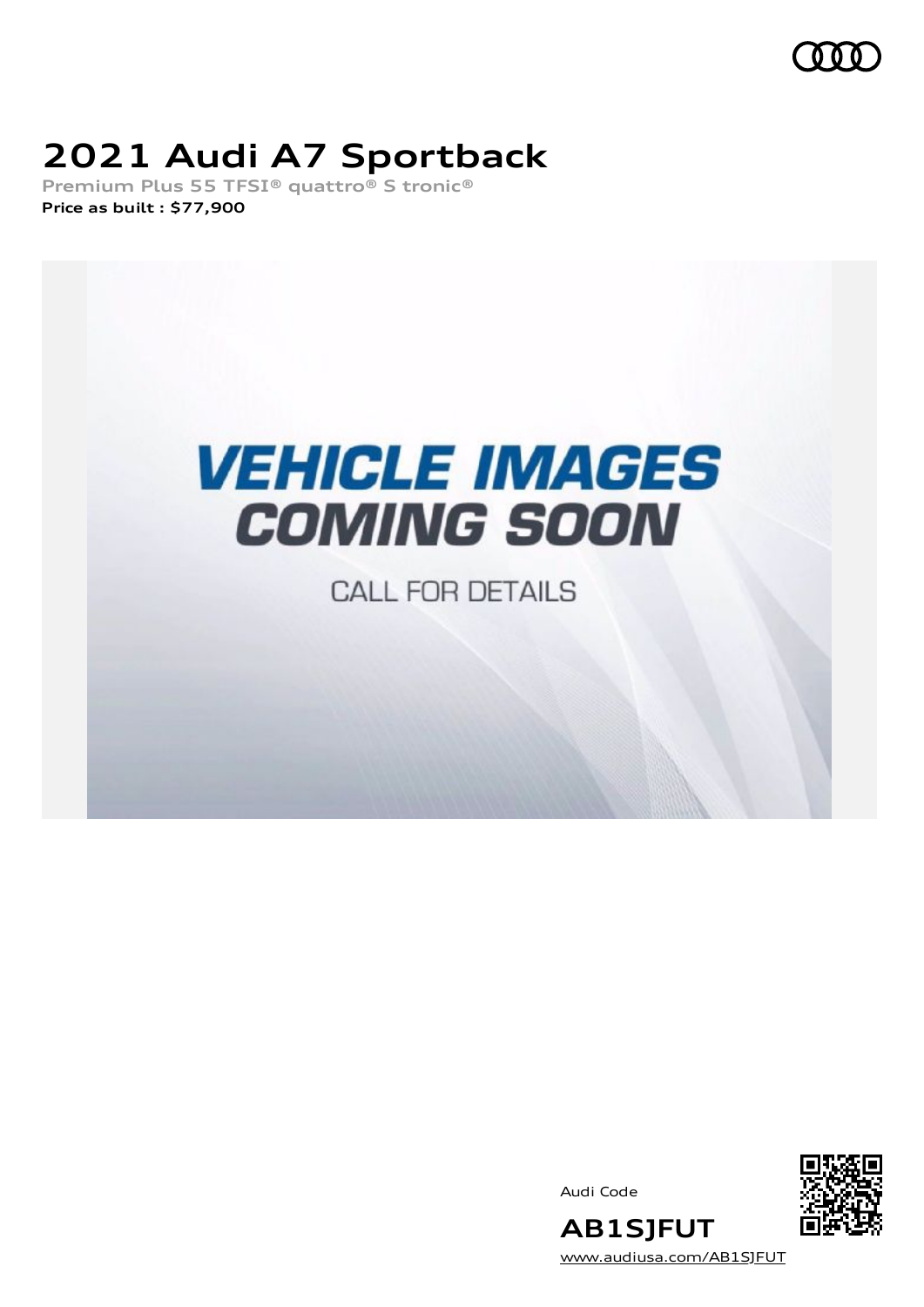### **Summary**

**Audi 2021 Audi A7 Sportback** Premium Plus 55 TFSI® quattro® S tronic®

**Price as buil[t](#page-8-0)** \$77,900

### **Exterior colour**

Mythos Black metallic

### **Interior colour**

| Seats     | Black with Rock Gray stitching |
|-----------|--------------------------------|
| Dashboard | Black                          |
| Carpet    | Black                          |
| Headliner | Moon Silver                    |



### **Further Information**

Type of vehicle Used car

### **Warranty**

No

#### **Audi Code** AB1SJFUT

**Your configuration on www.audiusa.com** [www.audiusa.com/AB1SJFUT](https://www.audiusa.com/AB1SJFUT)

**Commission number** 2a6915530a0e0adf7df3

### **Technical Specifications**

| Engine type                  | 3.0-liter six-cylinder                        |
|------------------------------|-----------------------------------------------|
| stroke                       | Displacement/Bore and 2,995/84.5 x 89.0 cc/mm |
| Max. output                  | 335 HP                                        |
| Torque                       | 369 lb-ft@rpm                                 |
| Top track speed              | $130$ mph                                     |
| Acceleration (0 - 60<br>mph) | 5.2 seconds                                   |
| Recommended fuel             | Premium                                       |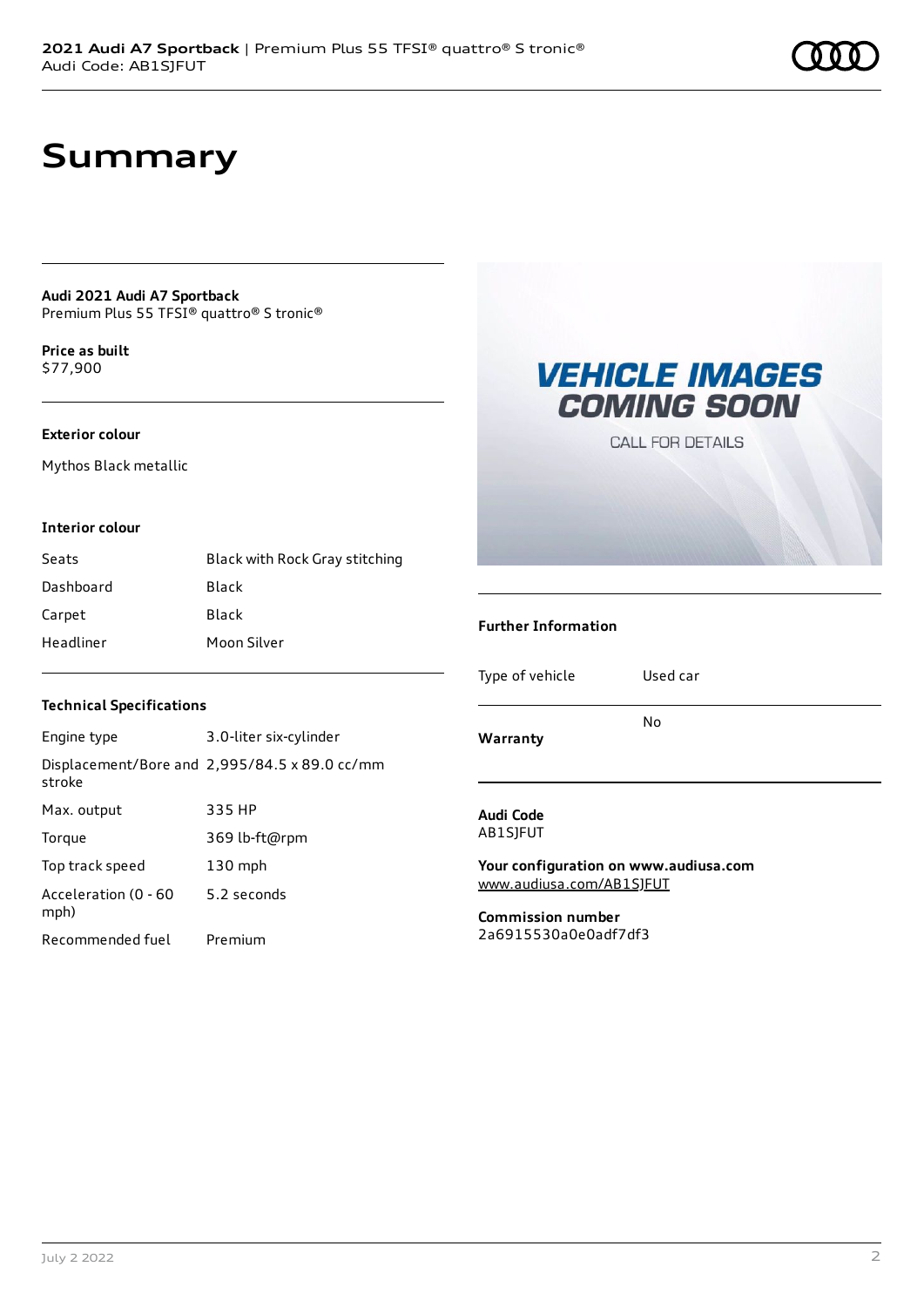

# **Standard features**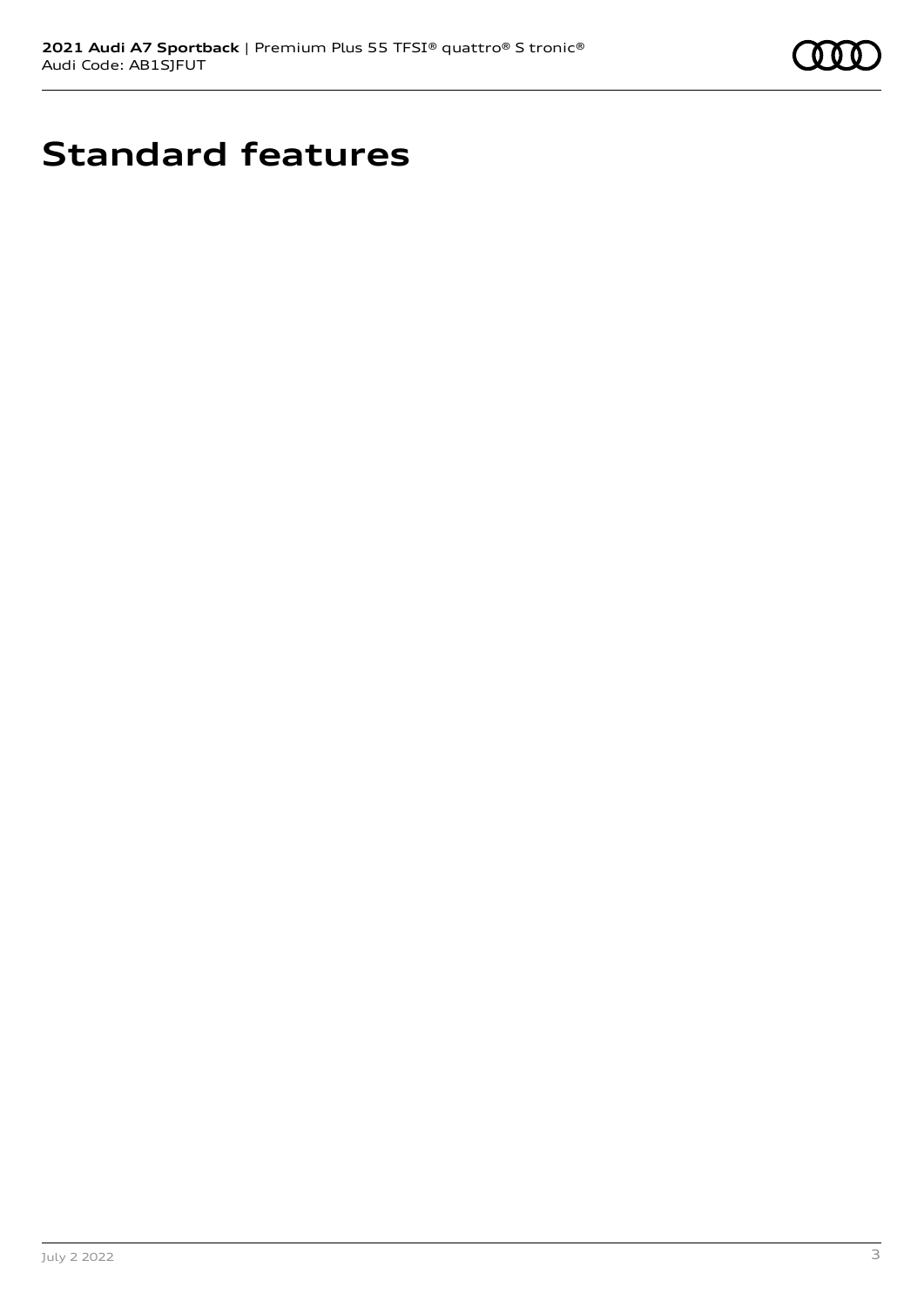Nav System, Moonroof, Heated Leather Seats, All Wheel Drive, PREMIUM PLUS, REAR SIDE AIRBAGS, Turbo Charged Engine, Aluminum Wheels. Premium Plus trim, Mythos Black metallic exterior and Black interior.

### KEY FEATURES INCLUDE

Navigation, Leather Seats Rear Spoiler, MP3 Player, Sunroof, Power Liftgate, Satellite Radio, Onboard Communications System, Aluminum Wheels. Audi Premium Plus with Mythos Black metallic exterior and Black interior features a V6 Cylinder Engine with 335 HP at 5000 RPM\*.

#### OPTION PACKAGES

PREMIUM PLUS Audi Adaptive Cruise Assist w/Traffic Jam Assist, turn assist, Audi Phone Box w/Wireless Charging, signal booster, Audi Side Assist w/Pre Sense Rear, Heated 3-Spoke Multifunction Steering Wheel, shift paddles, Audi Virtual Cockpit, Top View Camera System w/Virtual 360 View, Bang & Olufsen 3D Premium Sound System, HD Matrix-Design Headlights & Washer System, Audi Active Lane Assist, emergency assist, Contrast Stitching on Door Armrests, knee bolsters

#### VEHICLE REVIEWS Great Gas Mileage: 29 MPG Hwy.

#### VISIT US TODAY

AUDI SOUTH AUSTIN was the first dealership in the Austin area to be owned by the Hendrick Automotive Group and now the Only Back to Back Audi Magna Award Winning Dealer in Central Texas! We are excited to offer an exceptional buying experience with the Audi Brand and our ability to showcase a Large offering of Pre Owned vehicles. Come visit us in Austin's Newest Audi Showroom. Easy to get to, just off South IH35 Frontage Road on The Motor Mile.

Horsepower calculations based on trim engine configuration. Fuel economy calculations based on original manufacturer data for trim engine configuration. Please confirm the accuracy of the included equipment by calling us prior to purchase.

This Dealership checks the vehicle recall status prior to making any pre-owned vehicle available for sale. Manufacturers and/or NHTSA may announce additional recalls at any time. To inquire about the recall status of this vehicle, visit: <https://vinrcl.safercar.gov/vin/>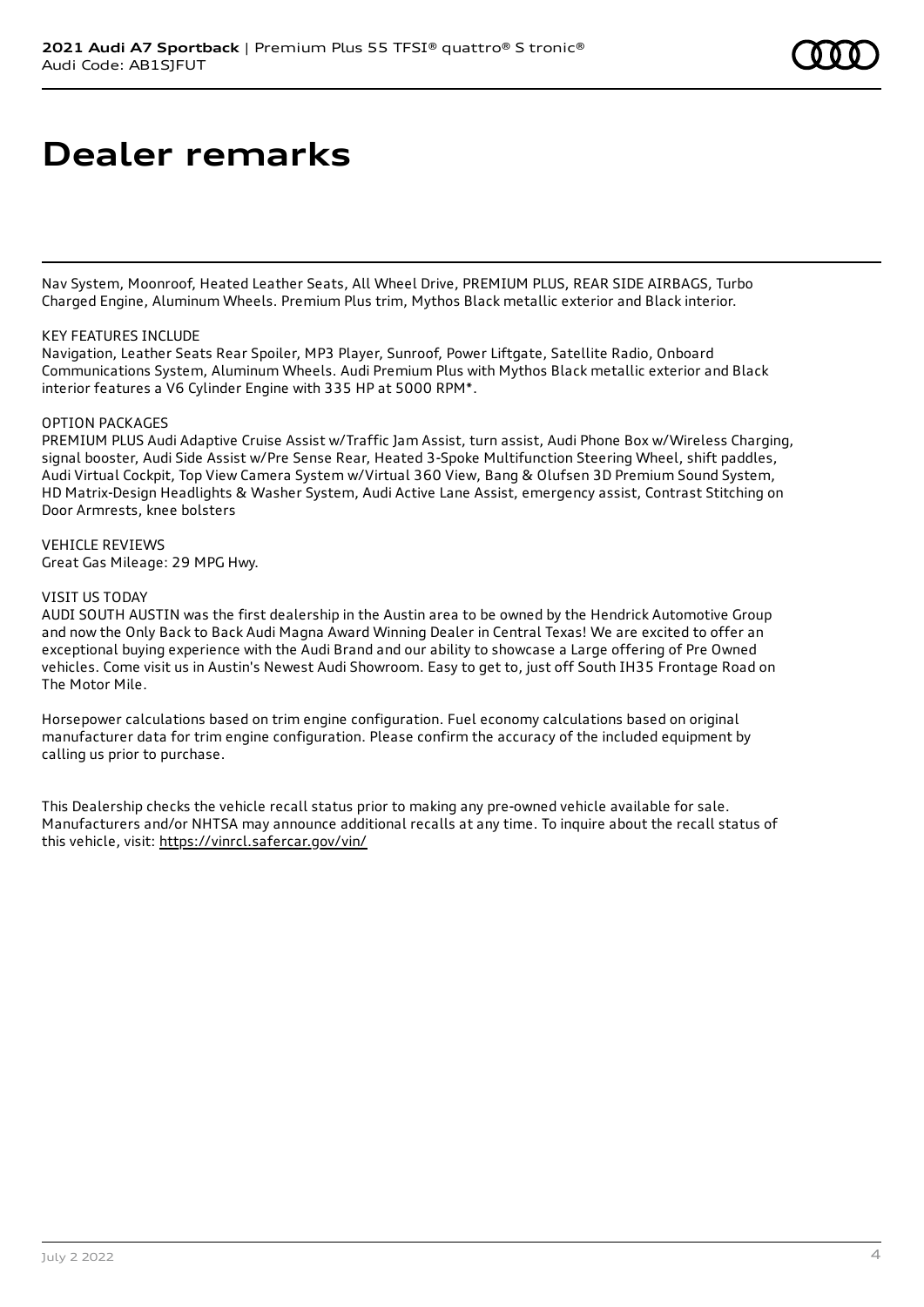### **Technical Specifications**

### **Engineering | Performance**

| Engine type                                 | 3.0-liter six-cylinder                                                |
|---------------------------------------------|-----------------------------------------------------------------------|
| Power Level                                 | 55                                                                    |
| Max. output                                 | 335 HP                                                                |
| Displacement                                | 3.01                                                                  |
| Torque                                      | 369 lb-ft@rpm                                                         |
| Valvetrain                                  | 24-valve DOHC with Audi valvelift<br>system and variable valve timing |
| Acceleration (0 - 60<br>mph)                | 5.2 seconds                                                           |
| Engine block                                | Aluminum-alloy                                                        |
| Induction/fuel injection Turbocharged/TFSI® |                                                                       |
| Cylinder head                               | Aluminum-alloy                                                        |
| stroke                                      | Displacement/Bore and 2,995/84.5 x 89.0 cc/mm                         |
| Top track speed                             | 130 mph                                                               |

### **Electrical system**

Hybrid system battery 48-volt Mild Hybrid Electric Vehicle (MHEV) technology with recuperation

### **Transmission | Drivetrain**

Transmission Seven-speed S tronic® dual-clutch automatic transmission and quattro® all-wheel-drive with ultra® technology

| <b>Steering</b>                            |                                                                                            |  |
|--------------------------------------------|--------------------------------------------------------------------------------------------|--|
| Steering type                              | Electromechanical progressive<br>steering system                                           |  |
| Turning diameter, curb- 36.4 ft<br>to-curb |                                                                                            |  |
| Steering ratio                             | 12.2:1                                                                                     |  |
| Suspension                                 |                                                                                            |  |
| Front axle                                 | Five-link front independent steel<br>spring suspension                                     |  |
| Rear axle                                  | Five-link rear independent steel<br>spring suspension                                      |  |
| Optional                                   | Sport suspension (20mm drop)                                                               |  |
| <b>Brakes</b>                              |                                                                                            |  |
| <b>Front brakes</b>                        | 13.3 (ventilated disc) in                                                                  |  |
| Rear brakes                                | 13.0 (ventilated disc) in                                                                  |  |
| Parking brake                              | Electromechanical                                                                          |  |
| <b>Body</b>                                |                                                                                            |  |
| Material                                   | Lightweight technology-multi-<br>material construction (steel and<br>aluminum composition) |  |
| Corrosion protection                       | Multistep anti-corrosion protection                                                        |  |
| <b>Warranty   Maintenance</b>              |                                                                                            |  |

Warranty 4-year/50,000-mile new vehicle limited warranty

### **(1/2)**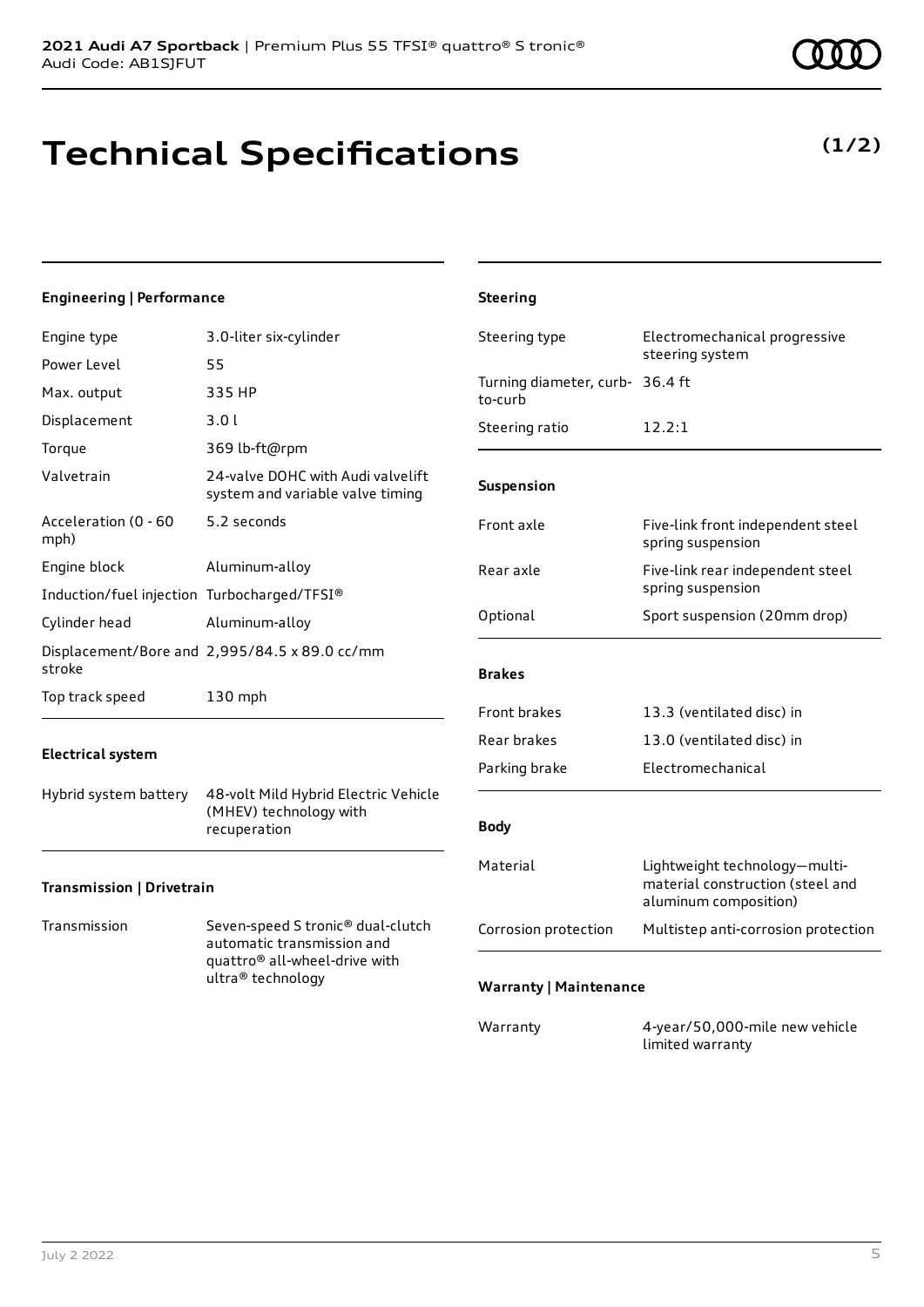### **Technical Specifications**

### **Exterior Measurements**

| Height                           | 56.0 in   |
|----------------------------------|-----------|
| Overall width without<br>mirrors | $75.1$ in |
| Length                           | 195.6 in  |
| Wheelbase                        | 115.2 in  |
| Drag coefficient                 | $0.28$ Cw |
| Overall width with<br>mirrors    | 83.4 in   |
| Track rear                       | 64.4 in   |
| <b>Track front</b>               | 65.0 in   |
| Curb weight                      | 4,332 lb  |

#### **Interior measurements**

| Seating capacity                          | 5                    |
|-------------------------------------------|----------------------|
| Shoulder room, rear                       | 55.9 in              |
| Head room with front<br>sunroof           | 37.0 in              |
| Leg room, rear                            | 37.0 in              |
| Shoulder room, front                      | 57.2 in              |
| Head room with rear<br>sunroof            | $37.1$ in            |
| Leg room, front                           | $41.3$ in            |
| Cargo volume, rear<br>seatbacks up/folded | 24.9/NA cu ft, cu ft |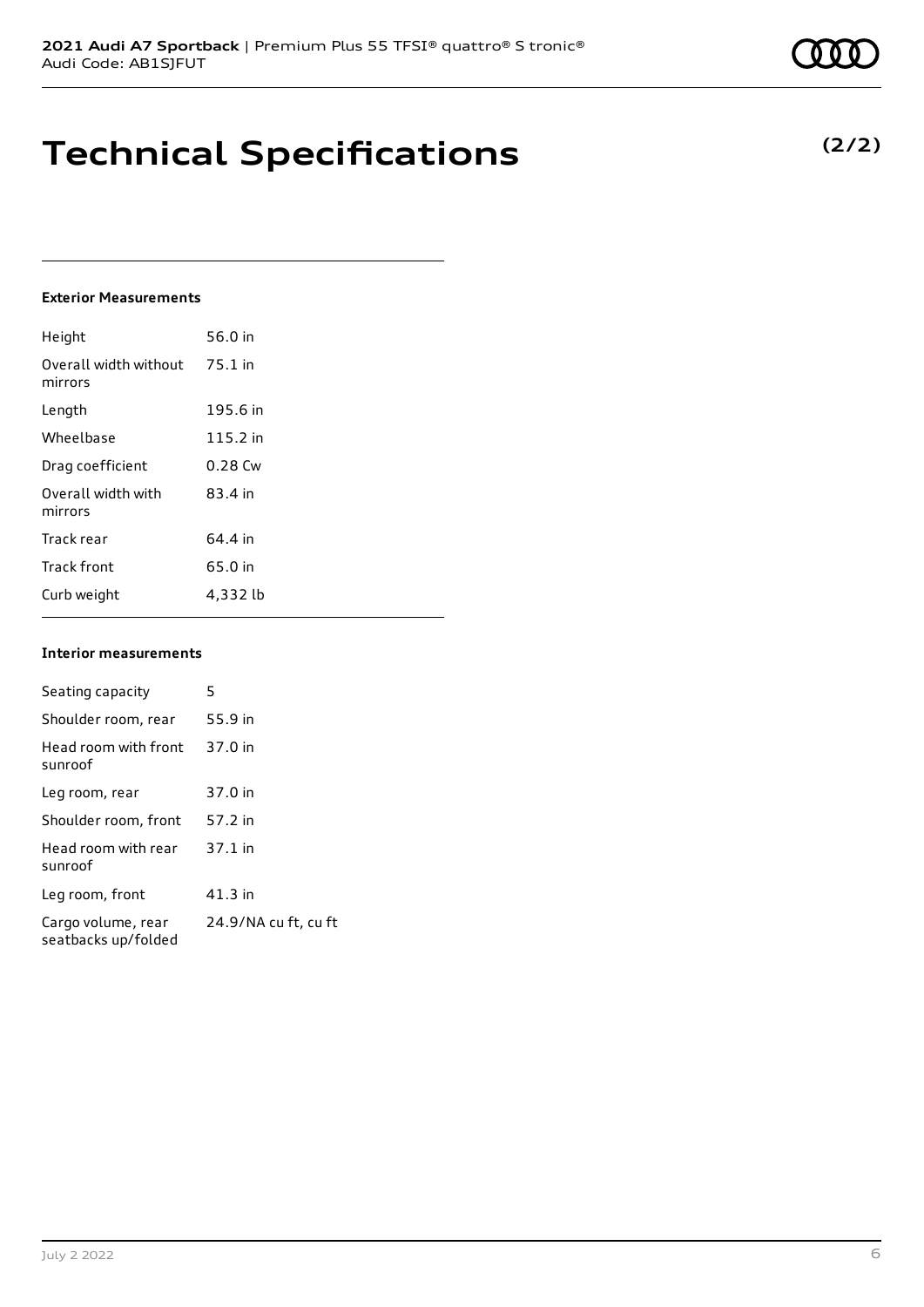### **Consumption- and emission**

**Consumption by NEDC**

combined 24 mpg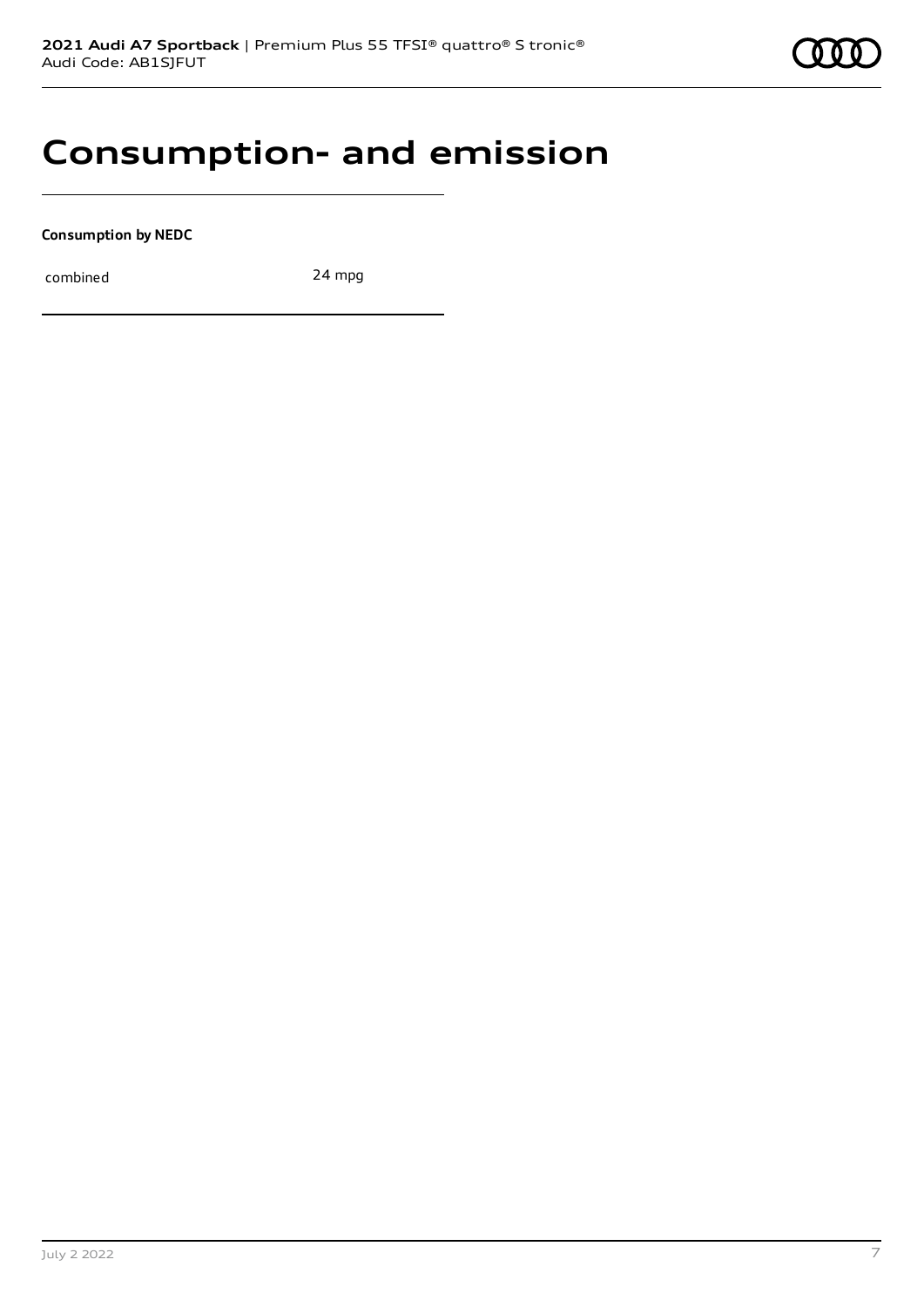## **Contact**

Dealer **Audi South Austin**

4738 S. Ih 35 Frontage Rd. 78745 Austin TX

Phone: 5126606700 FAX: 5126606701

www: [https://www.audisouthaustin.com](https://www.audisouthaustin.com/)